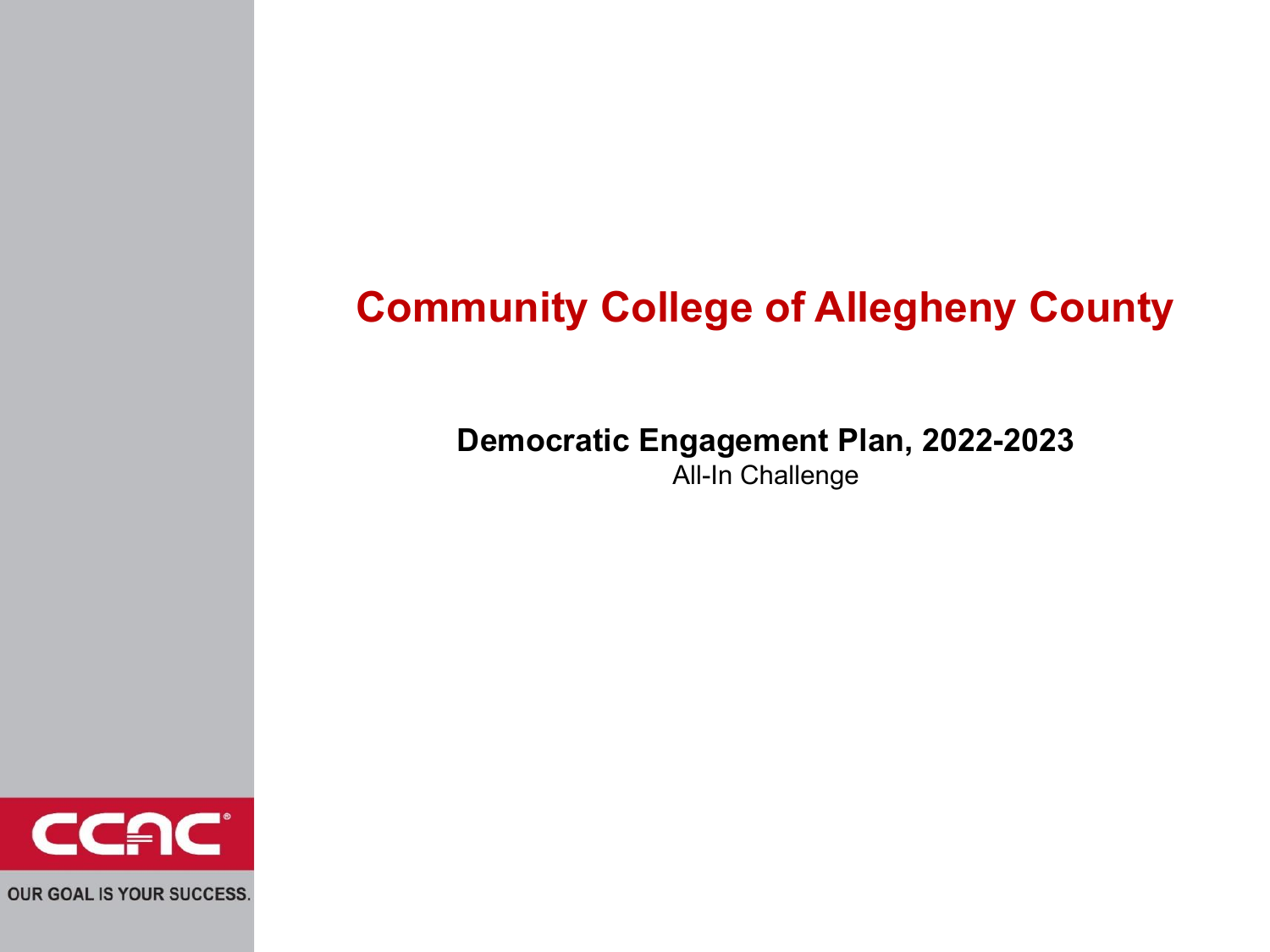#### Executive Summary

CCAC has been a participant in this program for approximately ten years. Over the course of that time, civic engagement—particularly as measured by voter participation in the NSVE—has expanded dramatically. We are proud of the efforts that have led to that increase and seek to maintain and expand on them.

However, we also seek to expand our efforts beyond voting. For example, we are looking at programming on how to work with elected officials. Getting someone into office is important, but knowing how the legislative process works, and how to work with elected officials at a variety of levels, is also significant. So, this proposal focuses on maintaining and solidifying the actions we have taken to improve student voter participation, but it also seeks to take our program beyond simply voting and into a greater participation with the political process and our political structures.

We address these issues through enhanced programmatic efforts. So, there is a focus on maintaining voter registration and mobilization efforts that have so far proven effective. Then there is a focus on expanding our efforts to greater participation in political systems outside electoral activities.

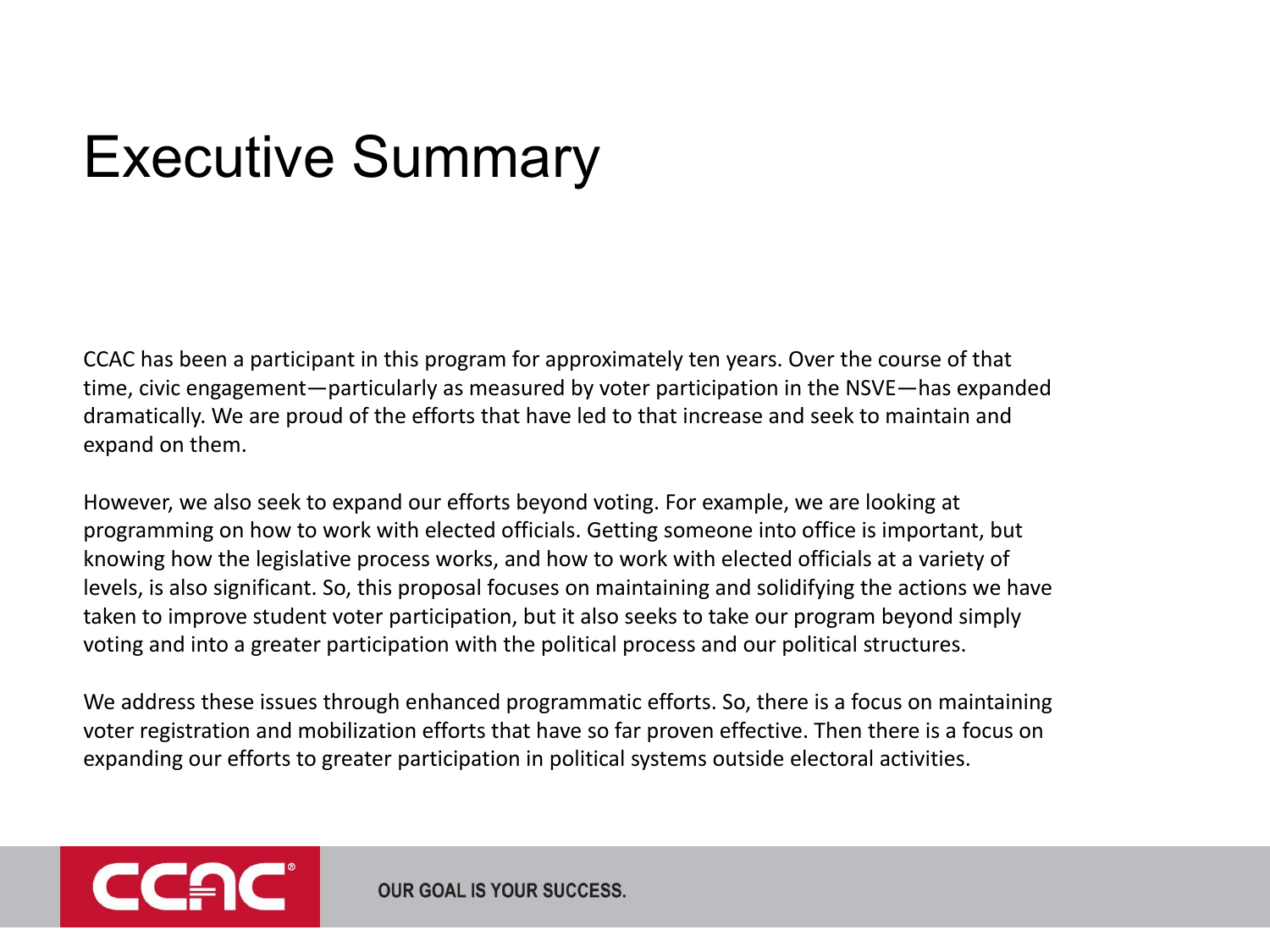## CCAC's Engagement in the All-In **Challenge**

The Community College of Allegheny County is a regional community college with approximately 13,000 annual enrollment. This includes full-time and part-time students who have matriculated and are working on some kind of academic or work-force-related credential.

CCAC has been part of the All-In *Democracy Commitment*, since 2011. The key aspects of CCAC's commitment to these projects have revolved around engagement with voter registration and mobilization. These efforts have been highly successful. From 2016 through 2020, voter registration has improved from 73% to 77%, and voter participation has increased from 58 to 63%. There is definitely room for improvement, and we intend to focus on increasing both of those numbers

In the future, CCAC intends to maintain a focus on its voter registration and mobilization efforts while also increasing voter education efforts. Our emphasis is on a broader definition of democracy, such as issues surrounding engaging with elected officials and organizing within local communities will see an expanded emphasis. While the emphasis on registering and mobilizing voters is central, engaging student-citizens beyond the ballot box will be an increasingly important aspect of the Civic Engagement project's work.

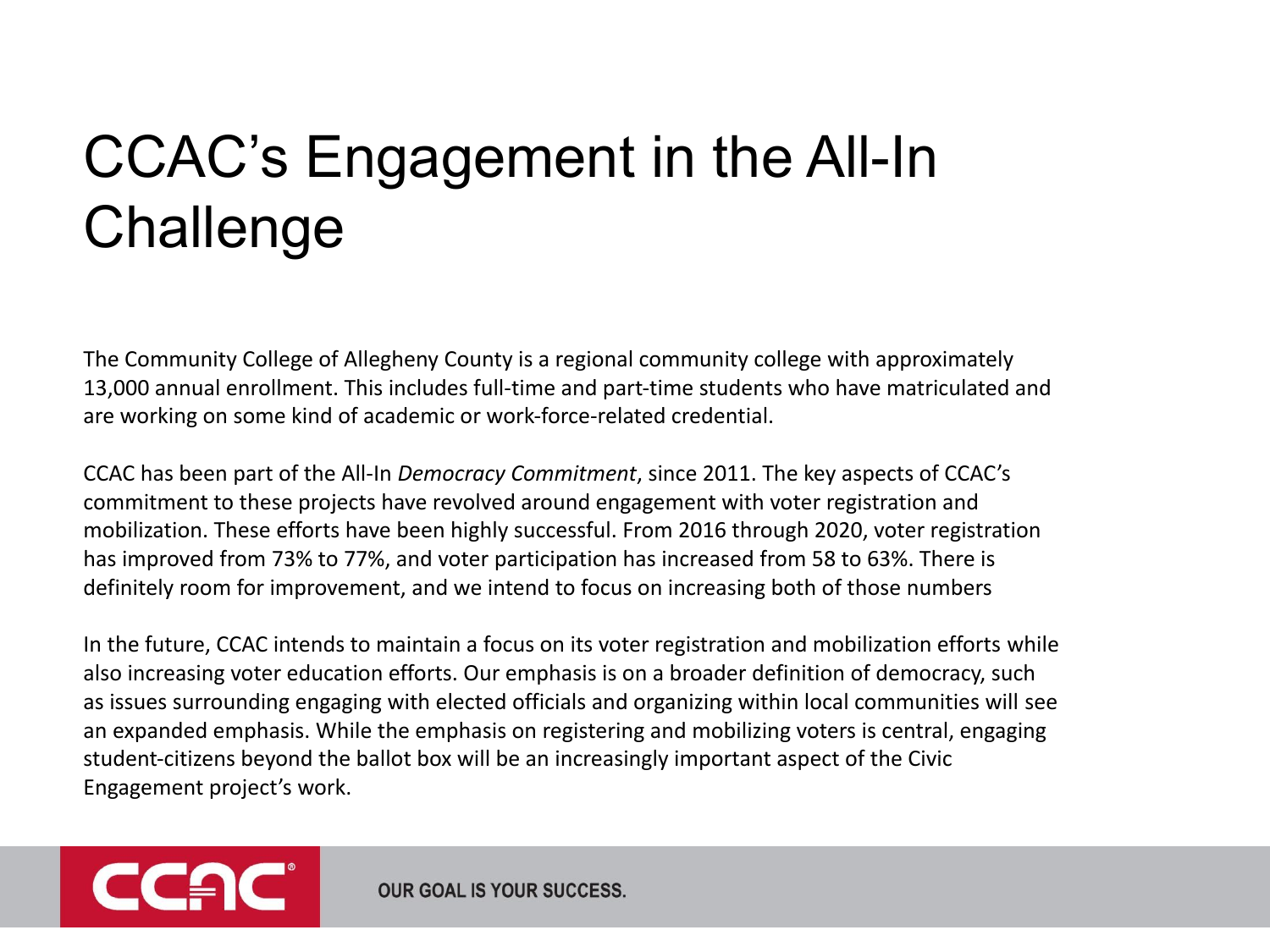## CCAC Civic Engagement

Civic Engagement at CCAC is divided into the following areas:

- Promoting intentional service activities for students, faculty, staff, and community members
- Bringing awareness of the issues associated with social justice and their impact on democracy
- Helping students develop civic literacy as well as self-awareness as global citizens
- Providing students with the necessary resources and civic education for them to better understand their roles as citizens, both in the voting booth and in larger society

While voting is central, Civic Engagement extends beyond the vote. CCAC's Civic Engagement Program is keeping its emphasis on voting, but expands it to a broader ideal of citizenship.

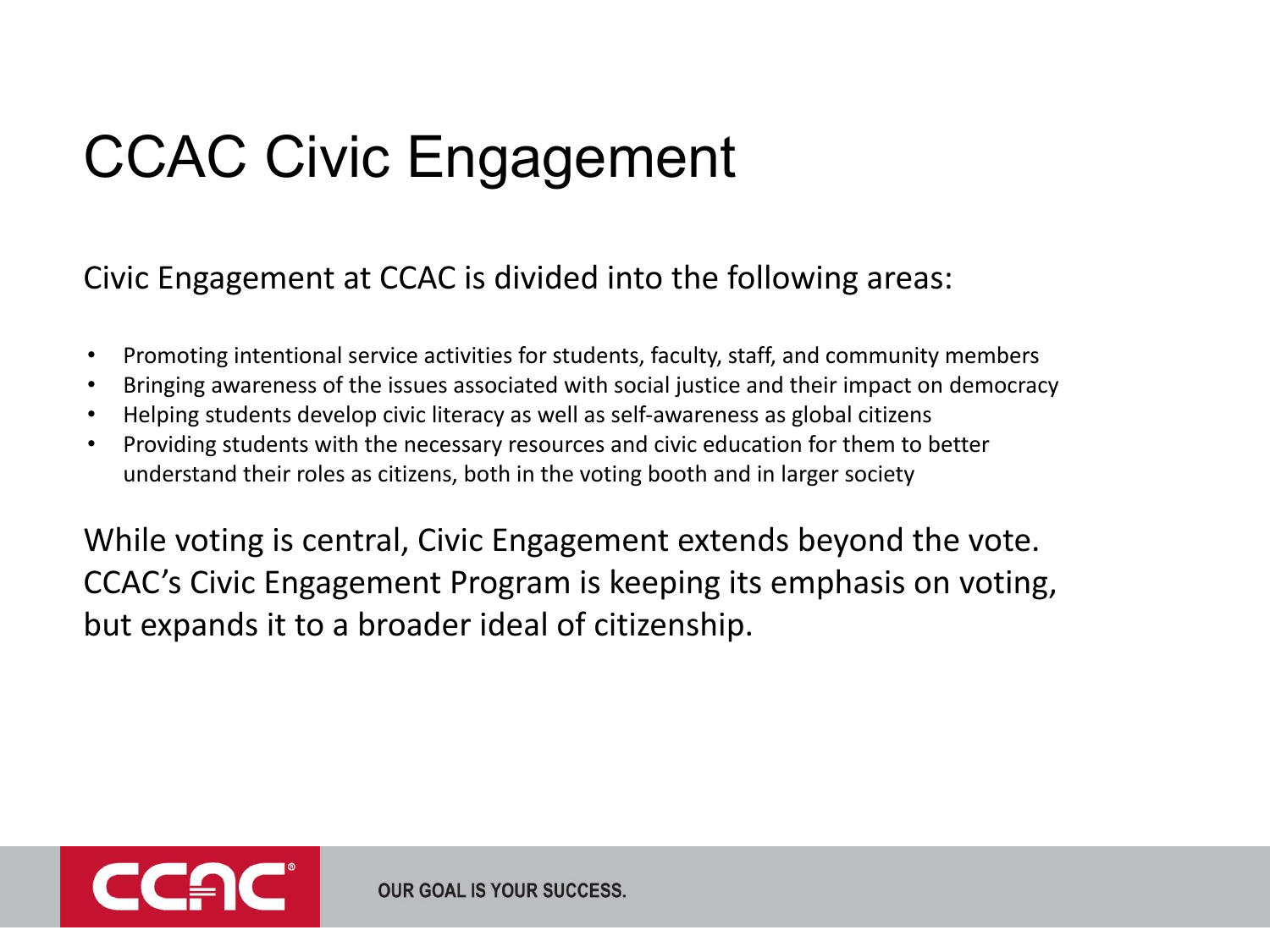## CCAC Civic Engagement Commitment

The College maintains a commitment to the community and social engagement. One of our strategic goals explicitly incorporates the values of civic engagement:

• Expand opportunities for students and members of the community to engage in civic, equity, and other matters integral to the interests of the wider community.

We actively seek to engage our students with the issues that shape the world around them, both through our curriculum and extra-curricular programming activities. Additionally, we seek to provide them with the skills to address those issues.

This is included in our curriculum, particularly the Citizenship, Culture and Society standards for General Education.

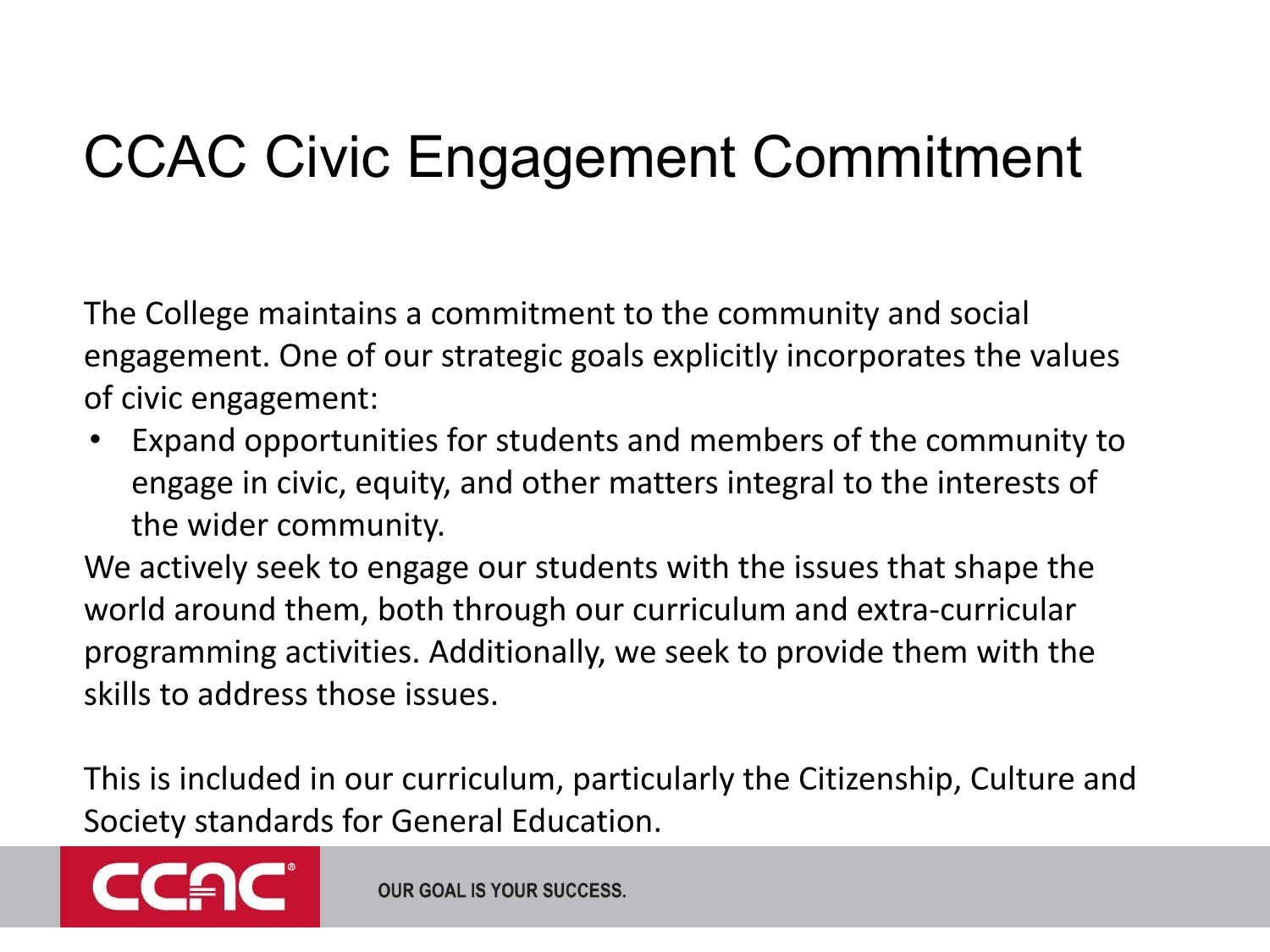## CCAC's Landscape

CCAC is a multi-campus/center community college. There are four primary campuses and an additional four learning centers. We serve a wide range of students. There are two primary ways to think of our student body. First, there are those that might be considered "traditional students," those who are pursuing credits for transfer to baccalaureate institutions. On the other side we have, "career" pathways based less on traditional liberal arts models and more on skills development for employment. Both are significant parts of the College.

Within these two student populations, CCAC serves a higher percentage of underrepresented people than live within the county. We serve a higher proportion of lower-income folks, immigrants, and people of color than live in the county. We also serve a significant number of first generation college students. This fits well within our mission. This also means, however, that the student body we serve also tends to mirror underrepresented groups within American society along a variety of measures (especially race and class). These factors also have a tendency to impact participation in the democratic system.

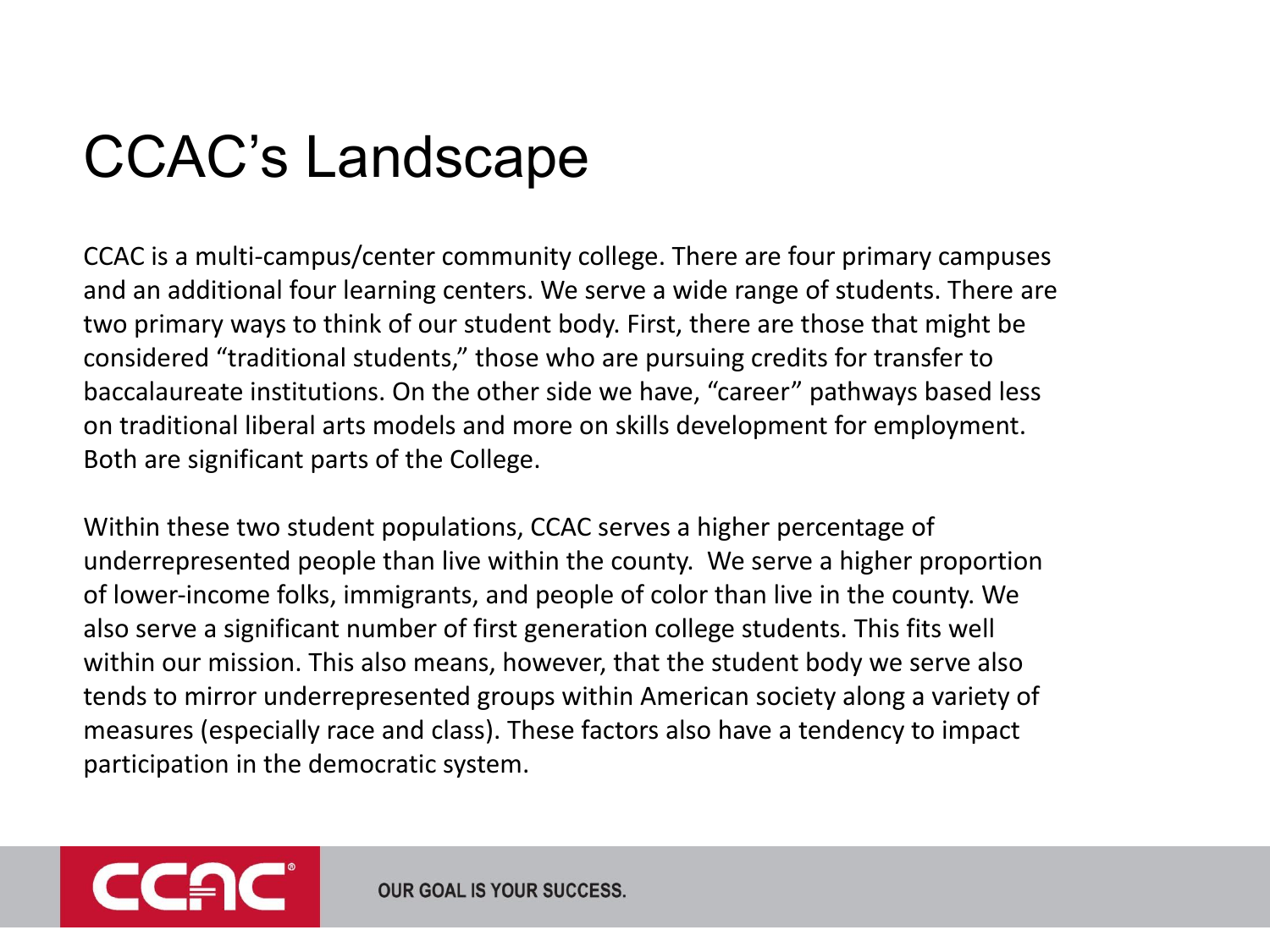## CCAC's Civic Engagement Team

We are undergoing a period of transition. There has been a significant re-organization at the College over the past year. This includes both the Civic Engagement Coordinator, and our Democracy Ambassadors. Additionally, the College has seen significant transitions in personnel, and Covid has affected operations.

The Civic Engagement Team is being re-constructed and re-consolidated given these changing conditions.

In the past, this team has been built from a range of administrators, faculty, and students. It is being reconstructed under the guidance of Dr. Jeffrey Langstraat, Professor of Sociology and Civic Education Coordinator, and Dr. Mary Lou Kennedy, Associate Vice President of Enrollment Management. Past members have included President Quintin Bullock, DDS, and Provost Stuart Blacklaw, PhD, along with other members of the faculty and our student Democracy Fellows.

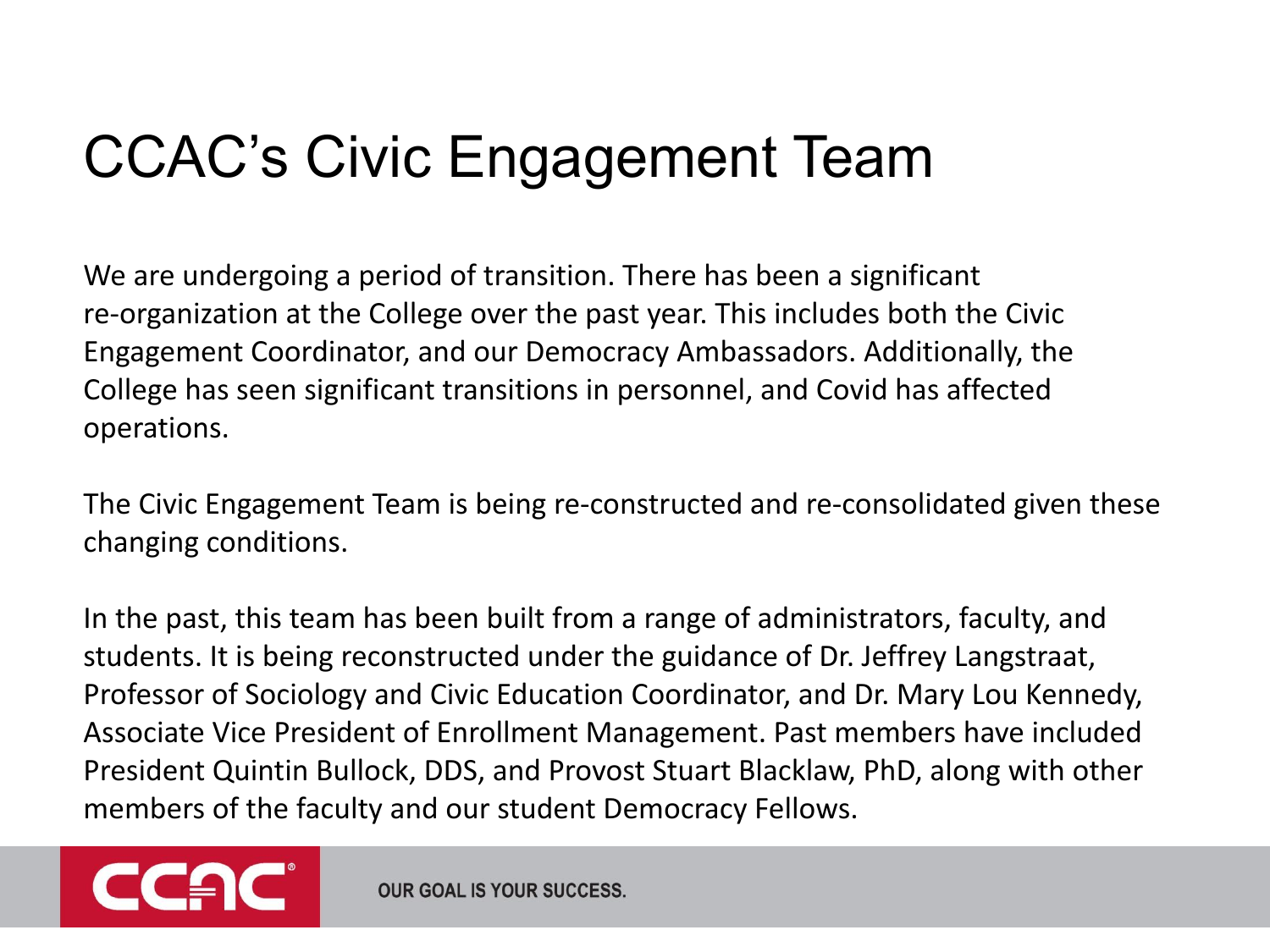## Internal Organizational Partners

In the past, and looking forward, the Civic Education Program at CCAC has collaborated with the following internal organizational partners:

- Campus Student Engagement Offices
- Campus Diversity and Inclusion Subcommittees, and the College's Office of Diversity, Equity and Inclusion
- The College's Center for Teaching and Learning
- The College's Education Training Advisory Board (linked externally to Allegheny County Human Services)
- The College's Honors Program
- Student Government at each campus
- Phi Theta Kappa (student honor society)

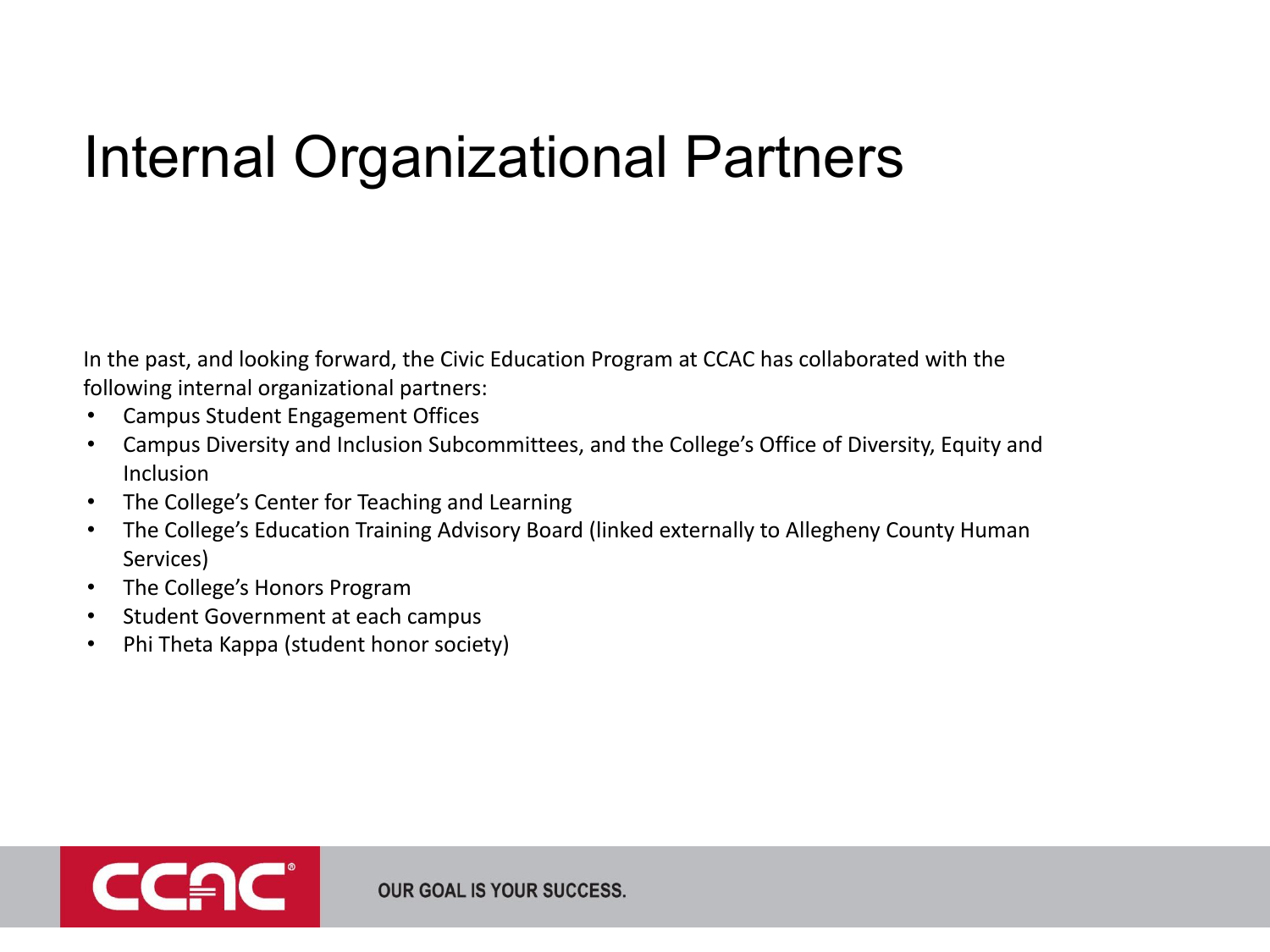#### External Partners

In the past, and looking forward, the Civic Education Program at CCAC has collaborated with the following external organizational partners:

- The League of Women Voters of Greater Pittsburgh
- Allegheny County Elections Division
- Campus Vote Project
- All-In Democracy Challenge
- Americorps/Vista
- Boy Scouts of America/Scouting for Food
- Campus Compact
- Education and Training Advisory Board (Allegheny County Department of Human Services)
- Goodwill of SW Pennsylvania
- Pittsburgh Community Services, Inc.
- **Turbovote**
- Pittsburgh Area Urban League

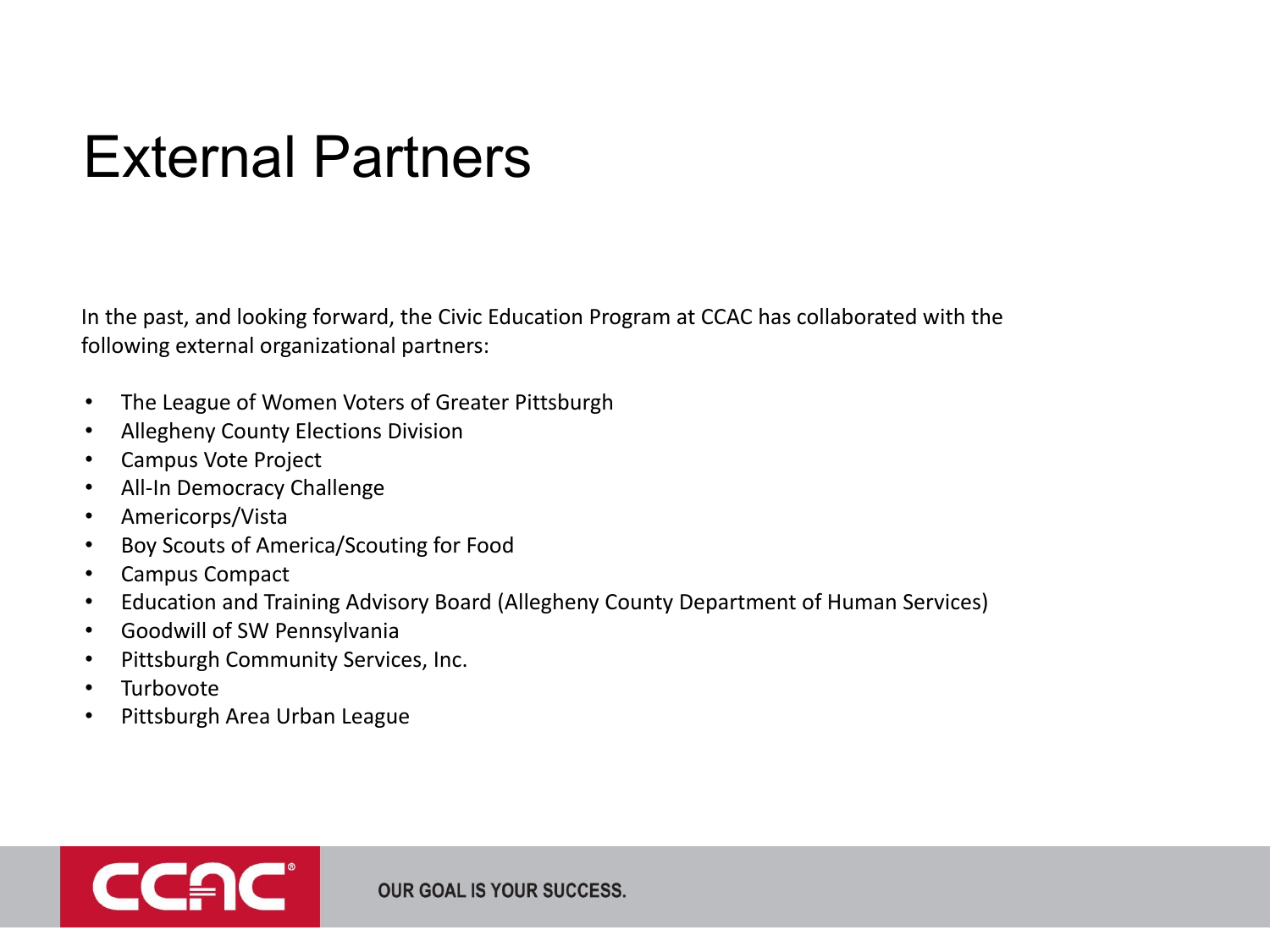#### Goals

Here are the goals, what the program intends to accomplish, for the period covering this proposal:

- Increase voter registration among CCAC students
- Increase voter turnout among CCAC students
- Develop robust voter education programming around registration and mobilization
- Increase programming and education about constitutional voting rights and democracy
- Increase programming and education about the issues facing students at CCAC and how they can address those issues via democratic processes (incorporated within other goals)
- Increase the connections between CCAC and the officials elected to represent the communities in which we live, learn, and work

In the slides below, some of these will be dealt with explicitly, some will be incorporated into those more explicit slides. Specific programmatic actions will be listed for each.

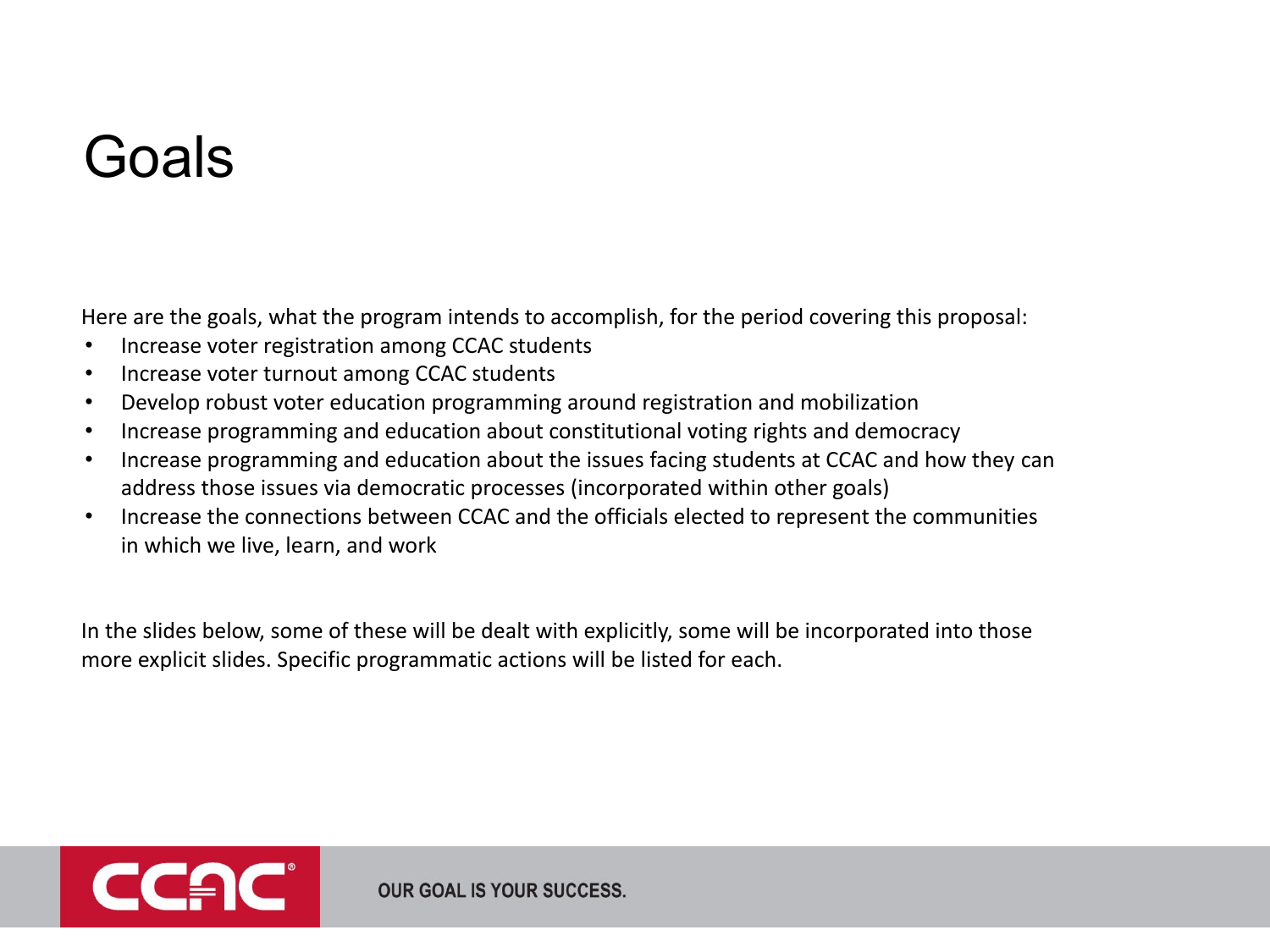## Goal: Increase voter registration among students (and the rest of the College)

According to the most recent All-In Report on voter participation, CCAC has seen a significant increase over the past several years in both voter registration and mobilization. It is, of course, our goal to improve on this trend. To that end:

- We are recruiting new Democracy Fellows, whose primary responsibility will be voter registration.
- We will hold a series of voter registration events, prior to both primary and general elections, to engage students at each of our campus and learning center locations.
- We will make voter registration information easily available to students (as well as faculty and staff), through the campus Civic Education website/blog and regular email blasts.
- Coordinate with local partners on voter registration drives.

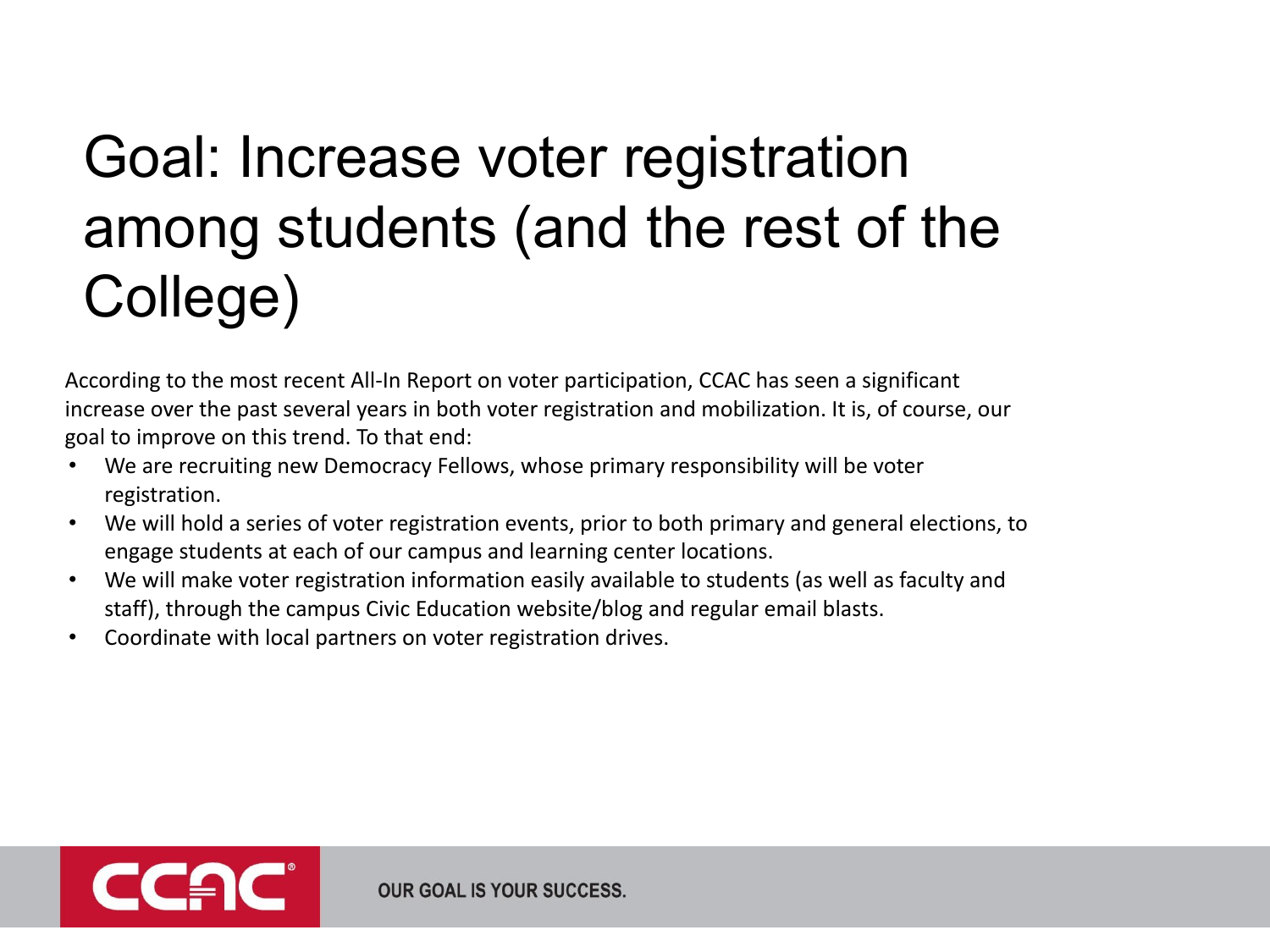## Goal: Increasing Voter Turnout Among CCAC Students (and the rest of the College)

Again, according to All-In data, CCAC students voted in numbers higher than the national average for community colleges. We, of course, want to continue this. To that end:

- CCAC was home to several mail-in/absentee ballot drop-off locations during the 2020 election. (Each campus was a different weekend). The College may consider similar activities in the future.
- Get-out-the-vote efforts will be organized for both primary and general elections.
- Educational events will be scheduled to engage students before elections with the issues that they are concerned with. We are planning student and candidate forums.
- Social media and email blasts are central to ongoing mobilization in these areas.

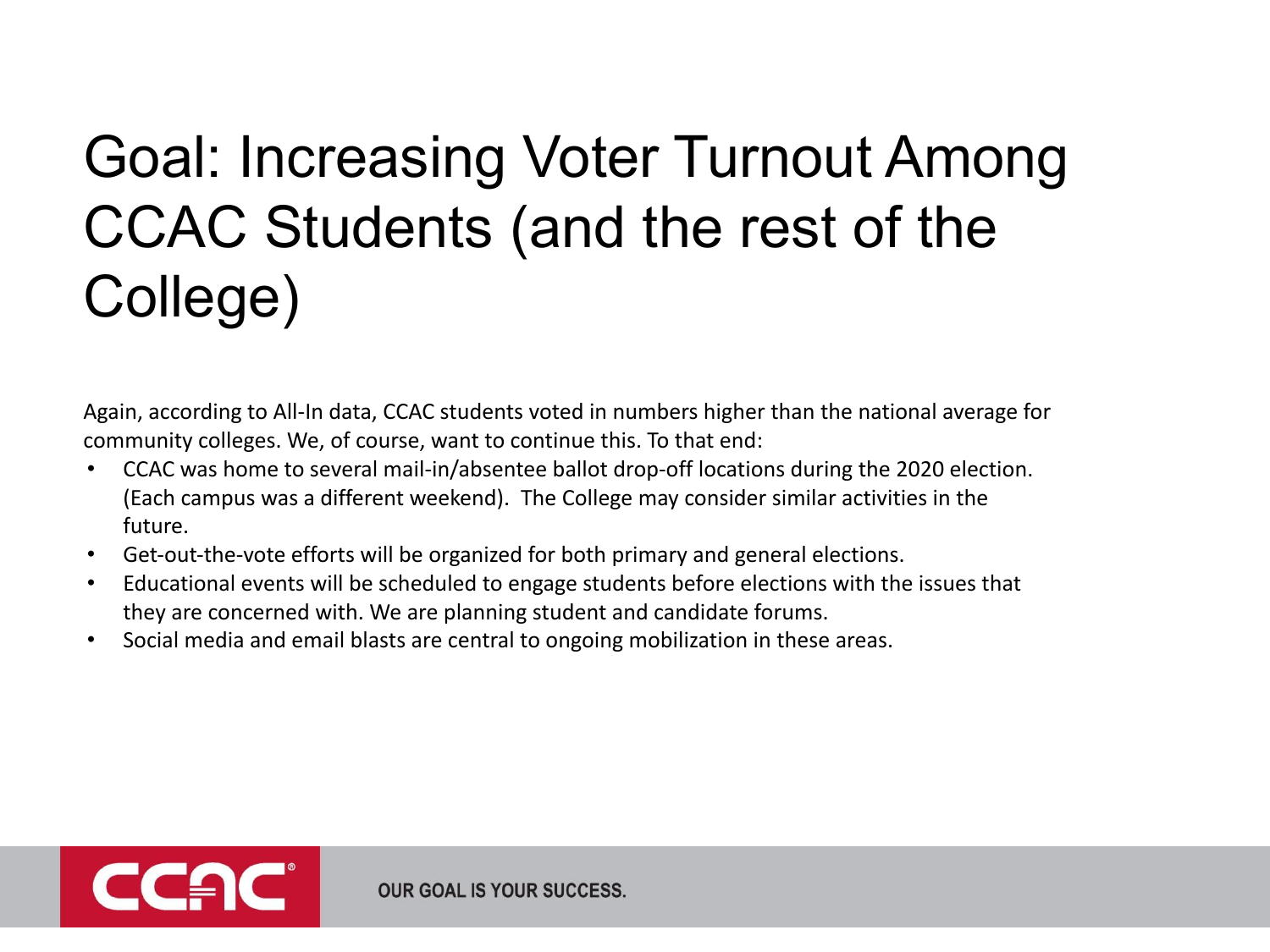# Goal: Increase programming and education about constitutional voting rights and democracy

We aim to increase awareness, and hopefully action, around these issues:

- Provide programming on the right to vote and the procedures involved in exercising that right.
- Provide programming on proposed changes to voting regulations and how they will impact citizens' abilities to cast ballots.
- Work with community partners to provide information to the College community on challenges to the ability to participate in the democratic system.

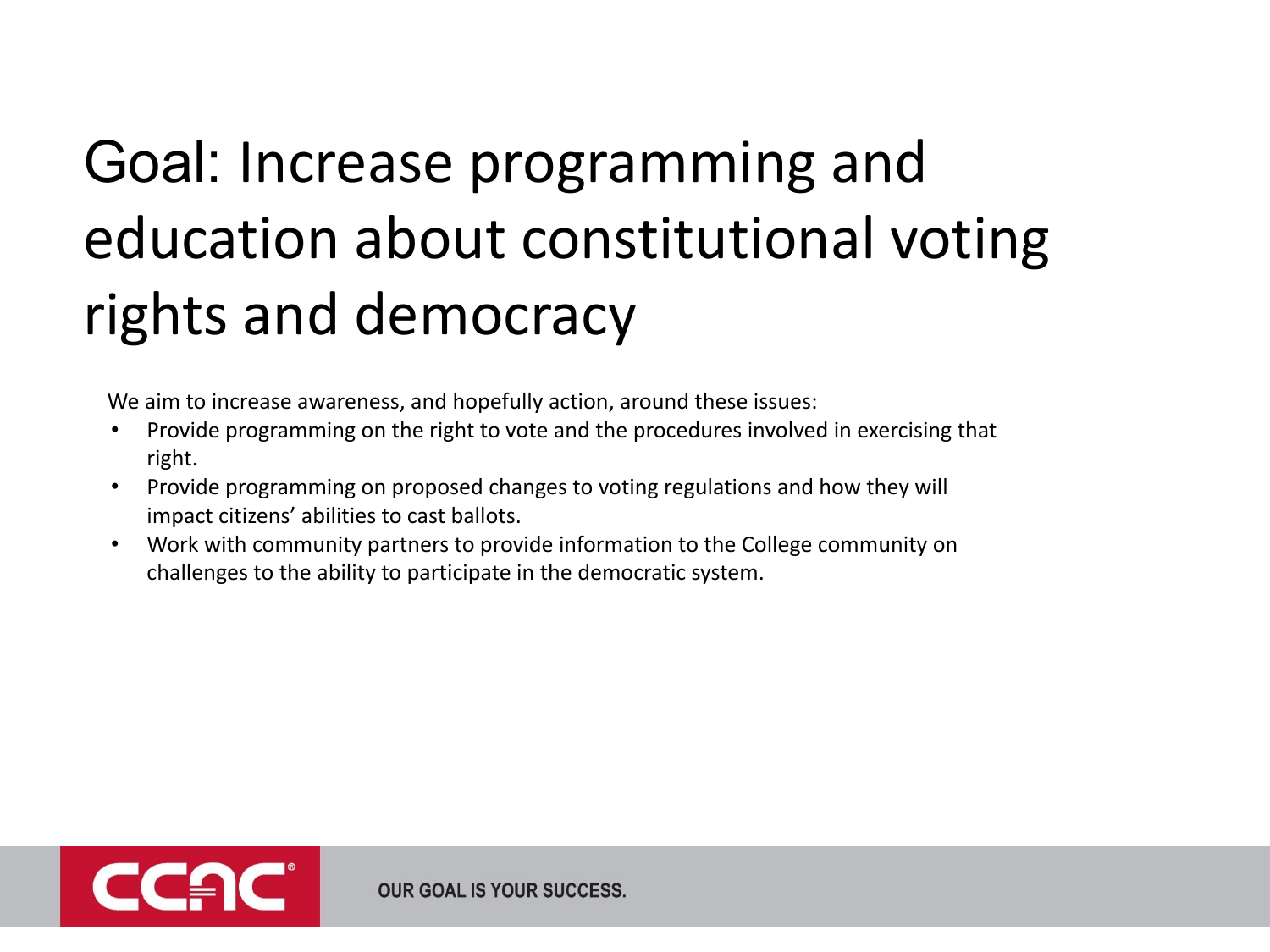# Goal: Increase programming and education about the issues facing students at CCAC and how they can address those issues via democratic processes

Students, particularly those at community colleges, have particular concerns that are not always addressed. We want students to bring these issues to the fore, and learn how to have an impact on political systems. To those ends, we will

- Provide programming on how to interact with elected officials in order to get issues addressed.
- Provide forums for students to develop a series of issues of importance to them.
- Develop connections between elected officials and CCAC students via programming efforts that will highlight the issues community college students face (we are significantly under represented in elected bodies)

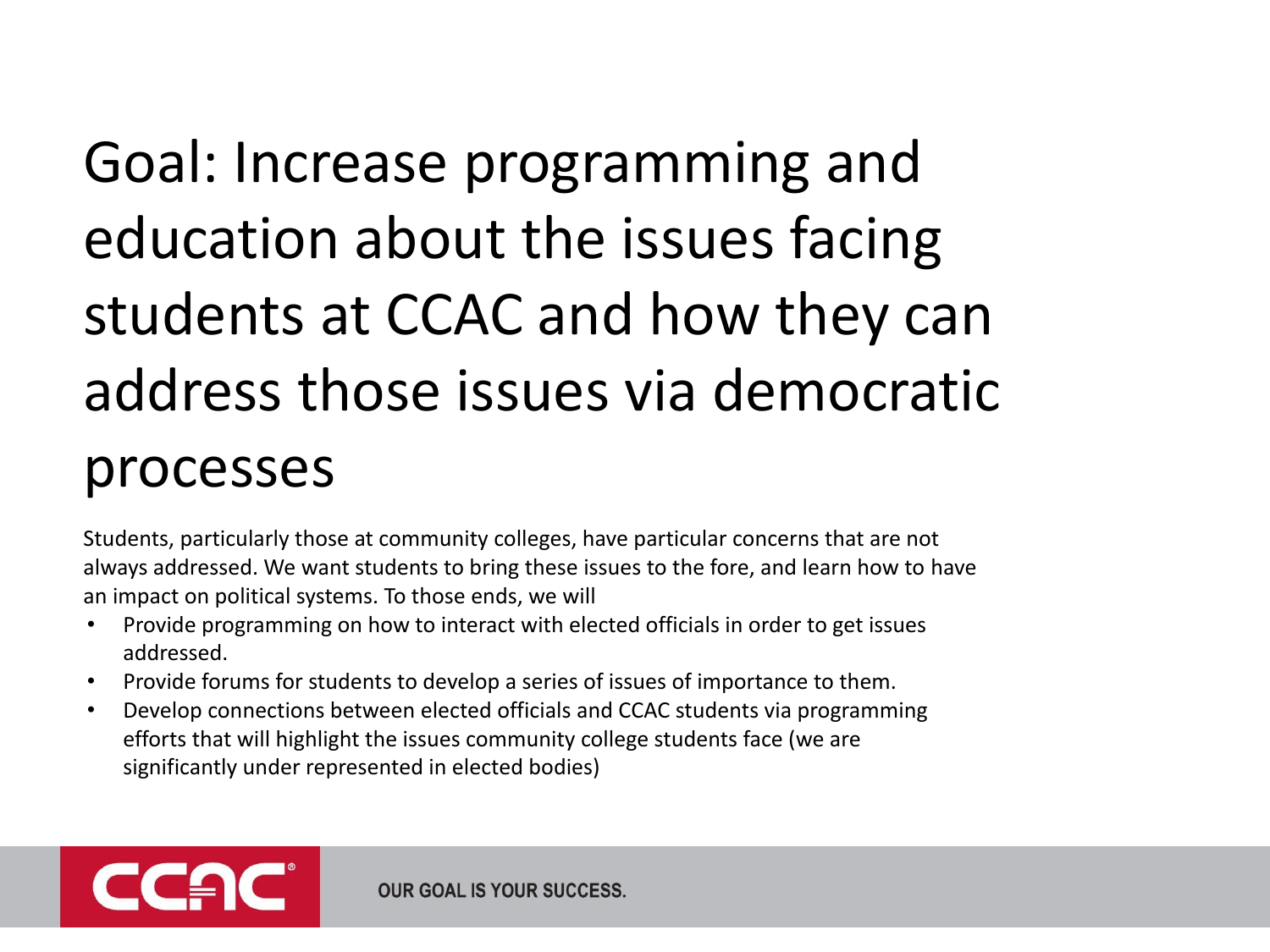| Goal                                                                         | <b>Actions</b>                                                                                                      | <b>Short-Term Outcome</b>                            | <b>Long-Term Outcome</b>                             |
|------------------------------------------------------------------------------|---------------------------------------------------------------------------------------------------------------------|------------------------------------------------------|------------------------------------------------------|
| Increase voter<br>registration                                               | <b>Voter Registration</b><br>activities. Including:<br>Social media, events<br>on campuses/centers,<br>email blasts | Increase in number of<br>registered voters<br>(NSVE) | Increase in number of<br>registered voters<br>(NSVE) |
| Increased voter<br>participation                                             | Voting drives; Use of<br>campuses as voting<br>locations; social<br>media; events on<br>campuses/centers            | Increased number of<br>voters (NSVE)                 | Increase in number of<br>voters (NSVE)               |
| Increase programming<br>re: constitutional<br>voting rights and<br>democracy | Present events with<br>local partners<br>regarding voting rights<br>(How to exercise) and<br>challenges to them     | Increased number of<br>programs and<br>participants  |                                                      |
| Increase programming<br>re: student<br>participation                         | Present events with<br>elected officials and<br>local partners on<br>working with elected<br>officials              | Increased number of<br>programs and<br>participants. |                                                      |

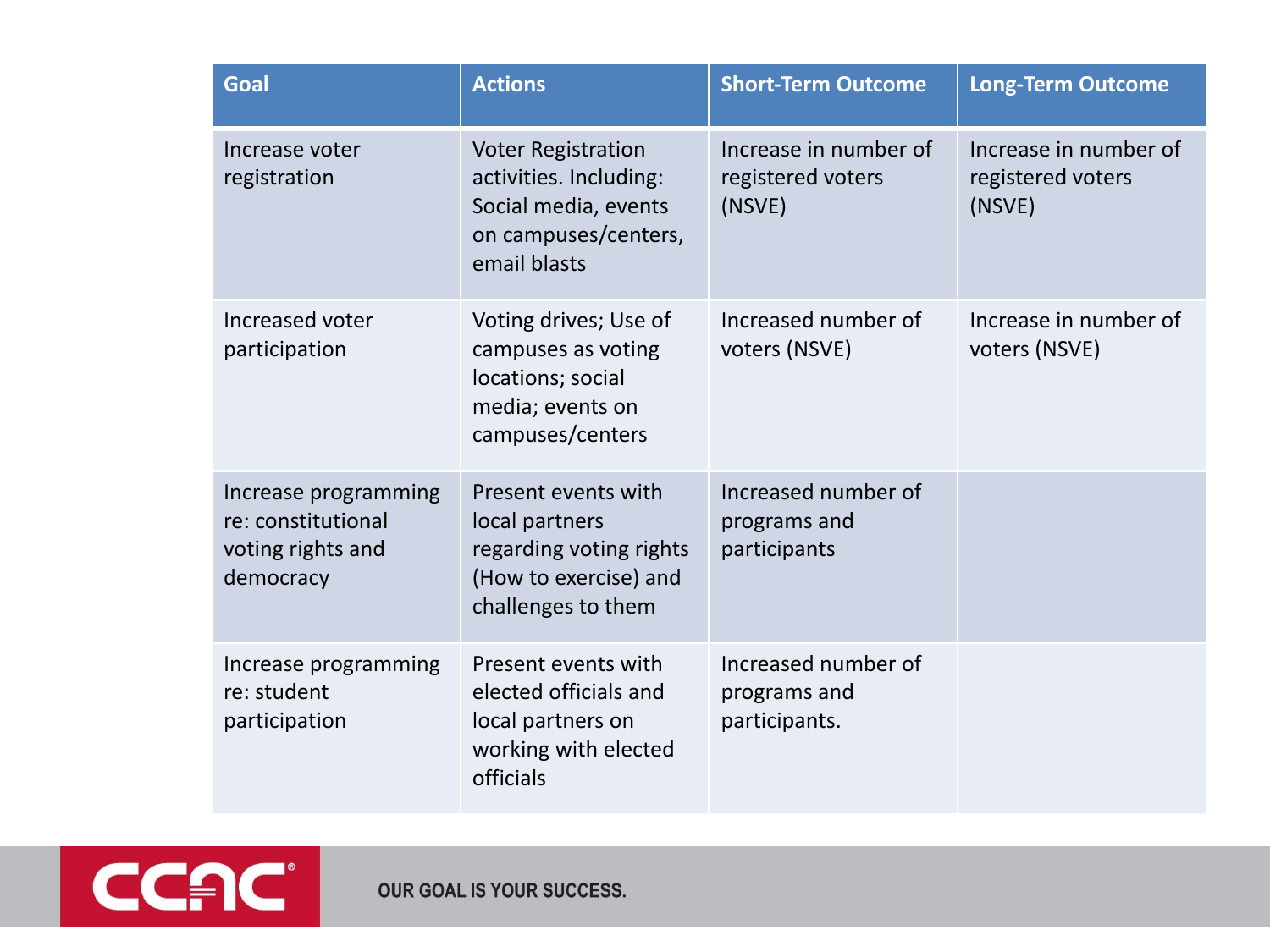#### NSLVE Data: Results and goals

According to NSLVE Data, CCAC has seen a consistent rise in voter engagement: From 2016-2020, CCAC saw an increase in:

- Voter registration from 73% of eligible voters to 77%.
- Voter participation from 58% of eligible voters to 63%

Per the above discussion our \*goal\* is to increase voter participation. We have listed three mechanisms for doing so:

- Voter registration campaigns
- Voter education drives
- Voter mobilization activities

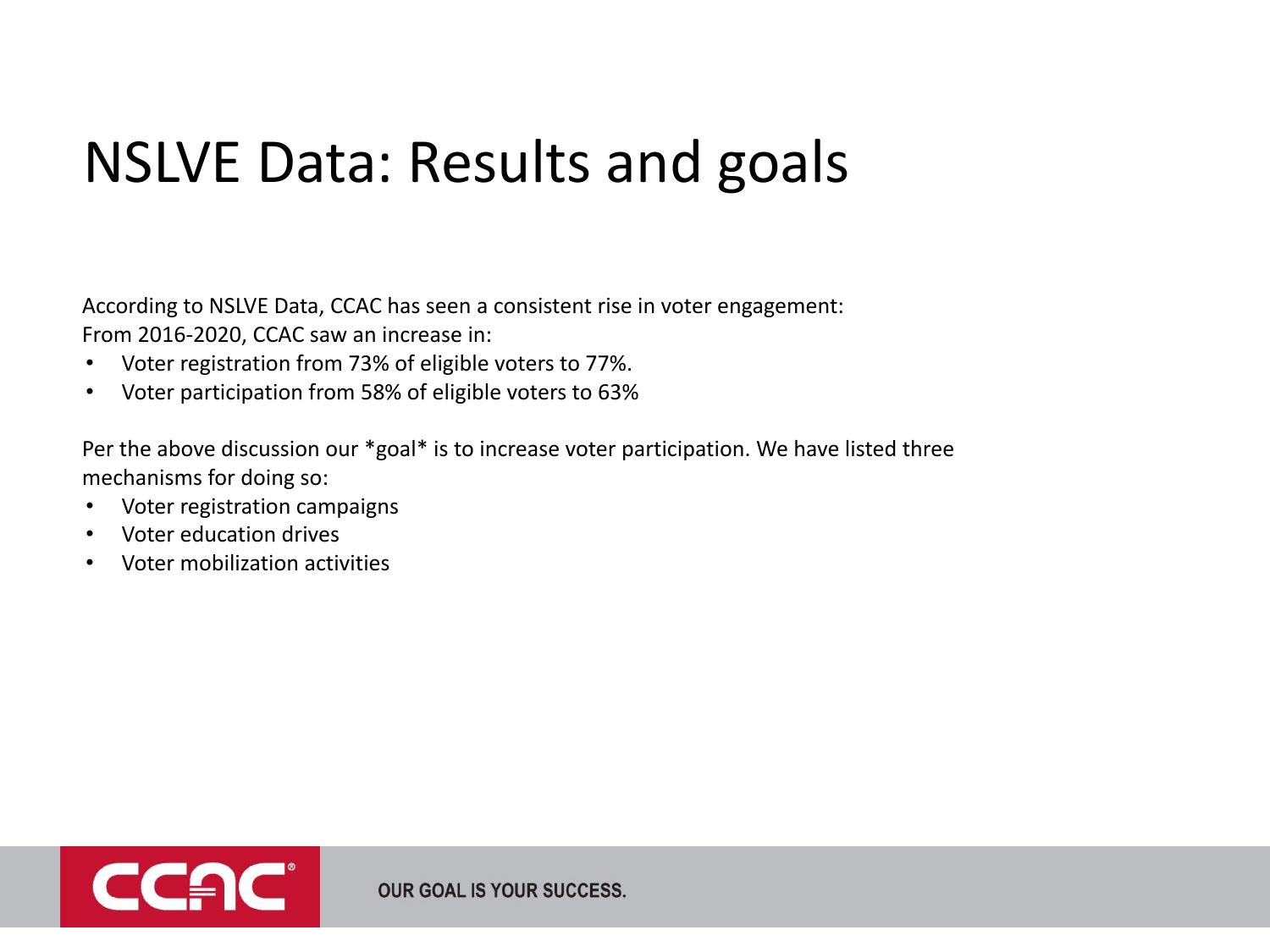#### Strategy: Voter Engagement

Strategy is the large-scale approach toward achieving a goal (increased democratic participation). Tactics are the specific steps used to implement that strategy. These are the strategies through which we will implement the goals outlined above.

| Goal                                                                           | <b>Strategy</b>                                         | <b>Tactics</b>                                                                                                                                                                                                           |
|--------------------------------------------------------------------------------|---------------------------------------------------------|--------------------------------------------------------------------------------------------------------------------------------------------------------------------------------------------------------------------------|
| Increase voter registration                                                    | Use voter registration campaigns                        | Specific campus events; Social media;<br>email blasts.                                                                                                                                                                   |
| Increase voter participation                                                   | Voter mobilization campaigns; voter<br>access campaigns | Campus events; Social media; email<br>blasts; using campuses and centers as<br>voting locations                                                                                                                          |
| Increase education regarding<br>constitutional voting rights and<br>democracy. | Programming.                                            | Specific programs (with partners) about<br>voting rights and challenges to them.<br>Social media campaigns                                                                                                               |
| Address issues facing community<br>college students                            | Programming and lobbying                                | Program events and work with<br>shareholders to identify student<br>concerns. Identify mechanisms to bring<br>these concerns to elected officials.<br>Programming for students on how to<br>work with elected officials. |

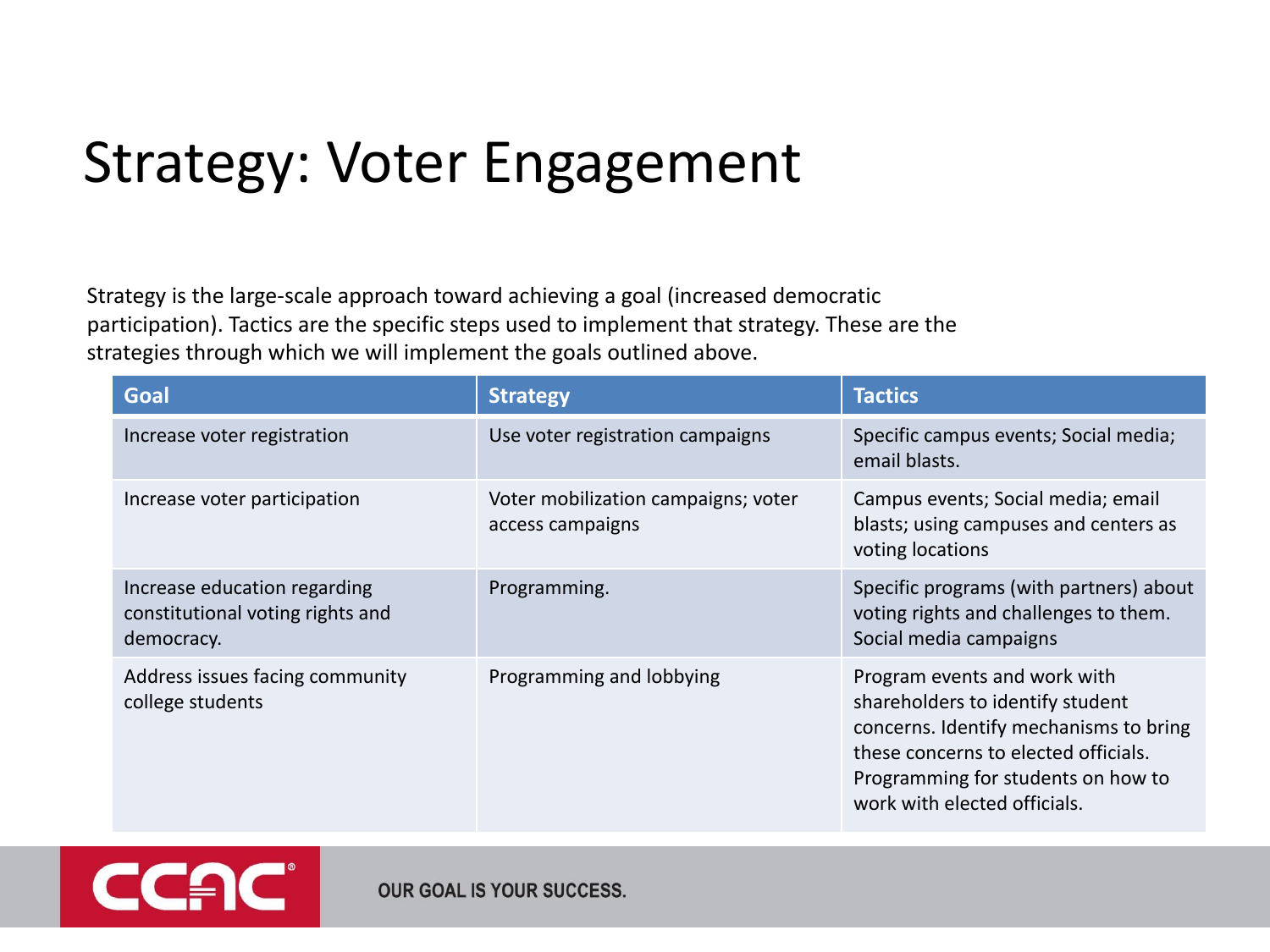## Reporting

Data from the above listed projects will be collected by the offices/departments responsible for administering those programs/projects. Results will be accumulated by both the Office of Institutional Research and the Civic Engagement program.

The Civic Engagement program already has a dedicated web page to promote information on the College's website. We are in the process of creating a blog to publicize civic engagement issues, particularly those around voting. Information about and from these events will be publicized on our blog (along with many of the events themselves if they are remote and live-streamed).

Appropriate data will be submitted to NSLVE and other partner organizations.